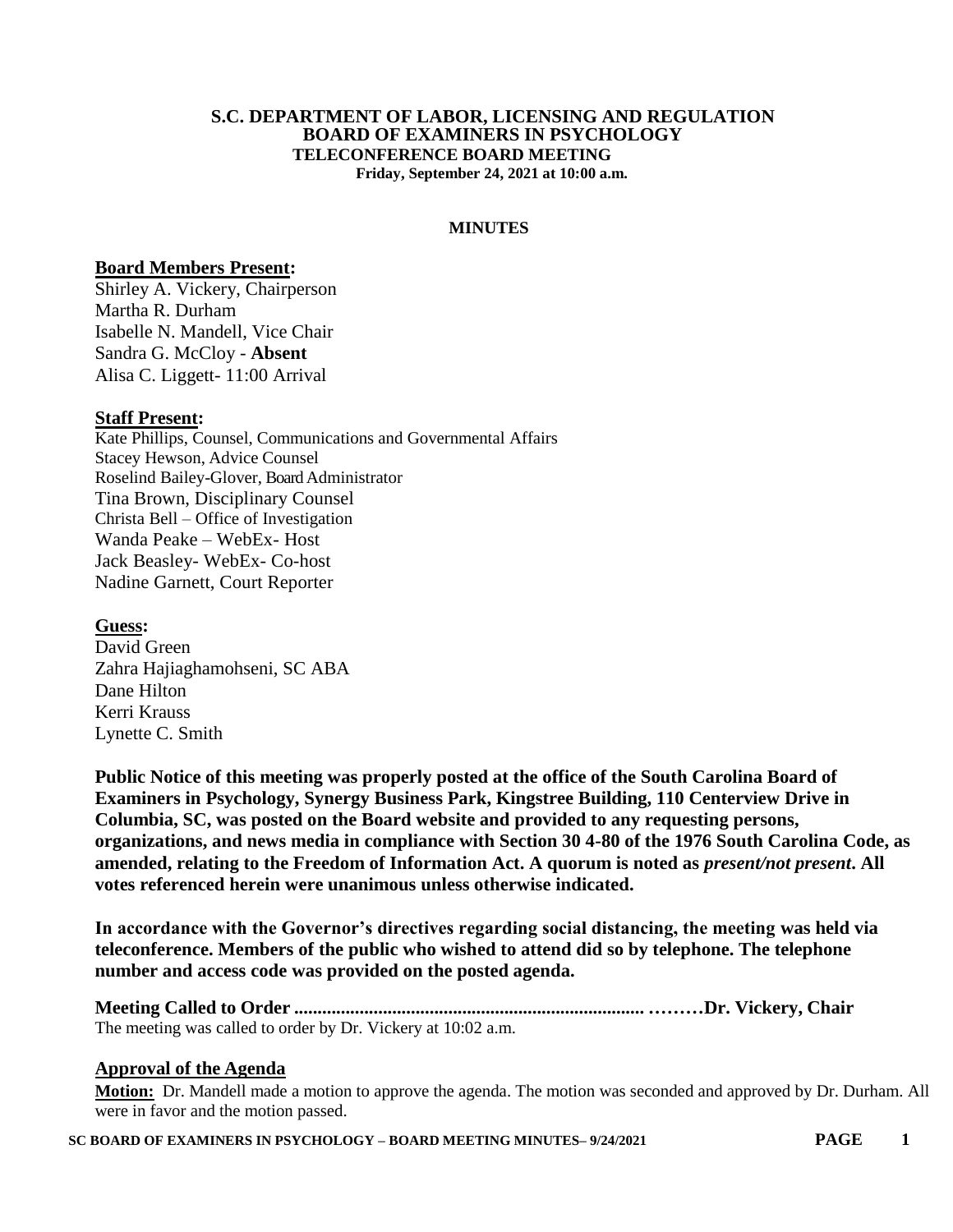#### **Approval/Disapproval of Absent Members**

**Motion:** Dr. Durham made a motion to approve the absence of Dr. Liggett who will arrive at 11:00 a.m. and Dr. McCloy who could not be present today. The motion was seconded and approved by Dr. Mandell. All were in favor and the motion passed.

#### **Approval of the April 23, 2021 Meeting Minutes**

**Motion:** Dr. Mandell made a motion to approve the minutes from April 23, 2021 with corrections to page 2 and 4 as amended. The motion was seconded and approved by Dr. Mandell. All were in favor and the motion passed.

### **Chair's Remarks:**

For the record, Dr. Vickery let board members know she did not testify on behalf of the Board on Tuesday, May 4<sup>th</sup>, 2021 since the meeting was cancelled. Dr. Vickery did, however presented testimony on behalf of the Board on Wednesday, May 5<sup>th</sup>, 2021

### **SC ABA Presentation on Behavioral Analysts Bill H.3731**

Dr. Zahra Hajiaghamohseni, Dr. David Green, Dr. Kerri Krauss appeared before the board to provide information on their role in investigating licensure and regulating behavior analysts, and the services offered to the public. A copy of the presentation was provided to board members after the presentation. There was an exchange of questions and answers. Ms**.** Katie Phillips with LLR Governmental Affairs, answered questions on behalf of the board and clarified that the board could not comment on the bill at this time. The board does not write the legislation, board members only regulate what is handed down from the legislature. The team from SC ABA concluded their presentation and thanked the board members for their time.

### **Administrative Reports – OIE / ODC**

Ms. Christa Bell, Office of Investigations and Enforcement reviewed the OIE Report which included various types of case issues and the number of cases closed in the first three quarters of 2021. There were two (2) formal complaints coming before the board at a future date. Ms. Bell let the board members know there were some staff shifts occurring within OIE and that the former investigator for the board, Angela Baldwin accepted another position within the agency, but Ms. Catherine Wilder would remain as investigator for the board. Ms. Bell expressed the importance of training investigators in the specialties covered by psychologist and was open to any national meetings or training sessions the board felt would be of benefit to the investigators would be welcome.

### **Office of Disciplinary Counsel Report**

Tina Brown, Office of DisciplinaryCounsel, had a meeting conflict and could not remain on the line, so Dr. Vickery read the ODC report into the record. There were five (5) open cases. There were no pending hearings and agreements, no pending closure, no closed and no appeals. The board members accepted the report as information only.

### **Administrators Remarks**:

Financial Report – Presented three reports to the Board, the cash report, the monthly expense report and the general ledger report as information only. Ms. Glover provided a definition of direct and indirect expenses the Board had asked for at the last meeting.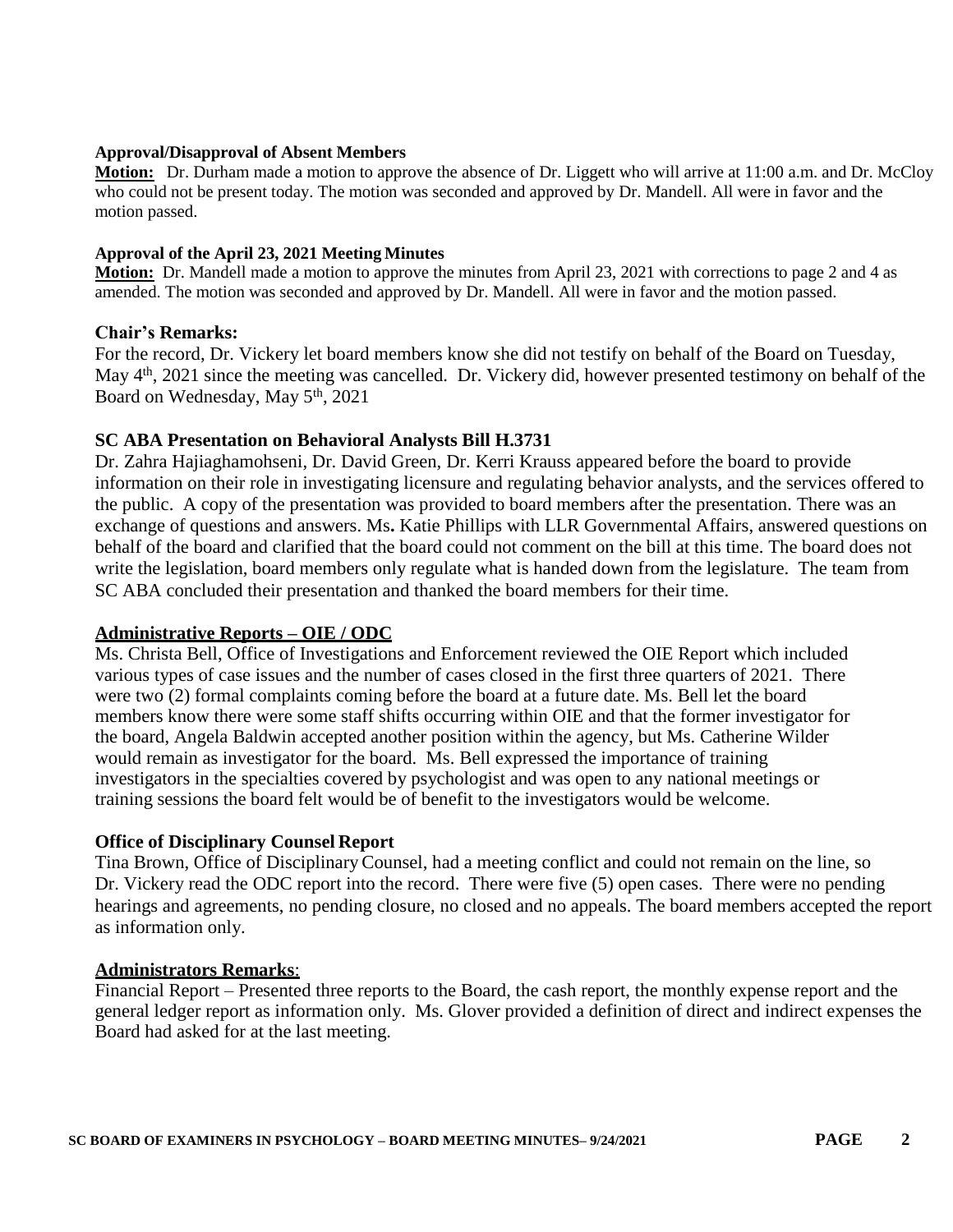2021 Renewals- Ms. Glover provided an overview of the licensure renewals in progress. Renewals started on: 8/1/2021, and will end on 11/30/2021. Late Renewal are as follows: 12/1/2021 - 2/1/2022. CE Broker information was placed on the Board's website under Continuing Education as approved by the Board.

## **Application Hearings:**

Dr. Lynette C Smith – Return appearance with more information. Case originally heard on 4/29/2021.

Dr. Smith attended a Non-APA accredited school and testified on her own behalf. She submitted additional information for the board members to review. She stated that even though the school she attended was not APA accredited, the education was consistent with the requirements recognized by the Department of Education. She completed three years of full time study, practicum, and 1,700 additional internship hours. She was licensed in four (4) other states, however only the Illinois license is current. Oregon, Kansas and Colorado licenses are expired. Dr. Smith provided additional information to the board regarding cognitive core courses in psychology for the board's consideration regarding the cognitive affective courses and the differences. Dr. Smith answered questions the board asked and provided additional emails from her education program for the board's review.

The board thanked Dr. Smith for her testimony.

**Motion:** Dr. Mandell made a motion to go into executive session for legal advice. The motion was seconded by Dr. Liggett. All were in favor and the motion passed.

**Motion:** Dr. Liggett made a motion to go into return to public session. The motion was seconded by Dr. Mandell. All were in favor and the motion passed.

**Motion:** Dr. Liggett made a motion to deny approval of the preliminary application for licensure since applicant's course information for #8230, #8200, #7560, #6320, courses 70-7551 and #7100 did not meet the criteria for licensure. The motion was seconded by Dr. Mandell. All were in favor and the motion passed.

**Dr. Dane Hilton** – Licensed in Virginia. No postdoctoral supervision hours completed. Dr. Hilton delivered an opening statement to the Board.

**Motion:** Dr. Durham made a motion to go into executive session for legal advice. The motion was seconded by Dr. Liggett. All were in favor and the motion passed.

**Motion:** Dr. Mandell made a motion to go into return to public session. The motion was seconded by Dr. Liggett. All were in favor and the motion passed.

**Motion:** Dr. Liggett made a motion to require Dr. Hilton to complete the criteria of 1500 hours of postdoctoral supervision, as required by the State of South Carolina in order to proceed with licensure. Dr. Mandell seconded the motion. All were in favor and the motion passed.

### **Disciplinary Hearing: None**

### **New Business - Discussion and Vote**

# **Travel/Teleconference Meetings –ASPPB 61st Annual Meeting: 10/15/2021 & 10/16/021**

Dr. Vickery was registered to attend the virtual meeting as a delegate from SC. Ms. Glover let the board know that none of the \$500 funds reserved for SC were used. Dr. McCloy may or may not attend.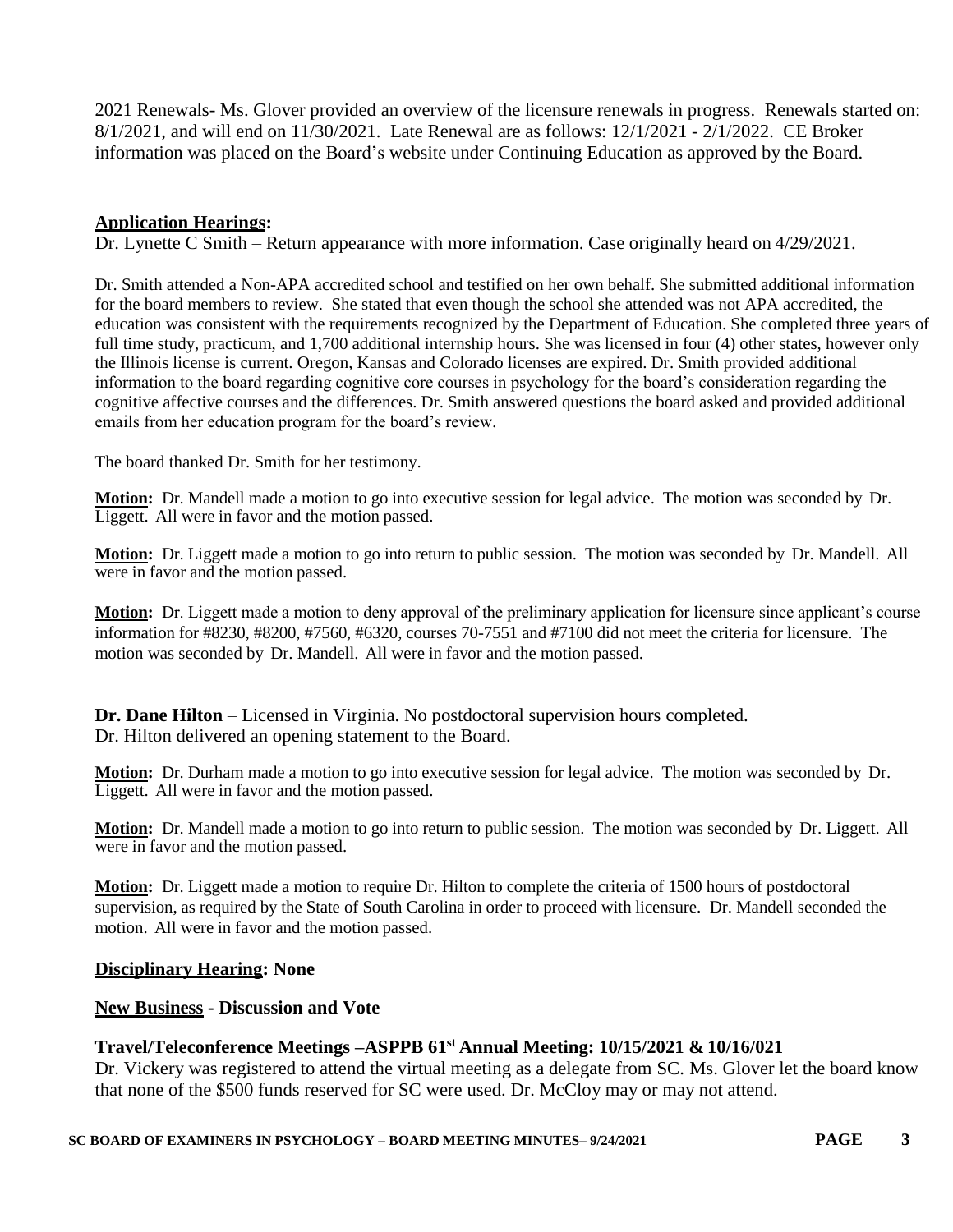# **Discussion Topics**

## **Scope of Practice for a Licensed Professional Counselor /Therapist, applying for licensure as a school Psychologist with a PhD in School Psychology. Discuss training, experience and licensure.**

Dr. Durham wanted clarification on school psychologist going into private practice. For example, an applicant was going into private practice as a therapist and was not working as a school psychologist. Dr. Vickery stated that a person who has training in school psychology can do private practice now, and that the scope of practice is not clearly defined. The scope of practice overlaps between a school psychology and private practice psychology. It also depends on the specialty area, training, experience, and what the educational program trained the psychologist to do. For example, there are school psychologist who will never work in a school.

### **CE Credits for Psychology License Renewal – Letter from David E. Barrett**

Board members briefly discussed the letter.

**Motion:** Dr. Durham made a motion to approve Dr. Barrett's request to use his editorial experience as a category 'A' continuing education requirement. The motion was seconded by Dr. Mandell. All were in favor and the motion passed.

## **Board Website Update on COVID-19 as of 6/7/2021. Cares Act information Removed**

Ms. Hewson explained to the board that with the Governor's state of emergency ending, the relaxed regulations which allowed someone out of state with an existing relationship with a patient in SC to continue has ended. It was agreed to remove any reference to the Cares Act from the website to avoid further confusion on the part of out of state licensees wanting to practice in SC without a SC license. Ms. Glover will remove the Cares Act reference from the website.

### **ASPPB - EPPP (Part 2 – Skills) survey will be available for membership to complete until August 31, 2021 (See board materials for link)**

This subject was covered in a special called meeting so there was no further discussion.

### **ASPPB – Emergency Guidelines Survey- Due October 17, 2021**

Ms. Glover provided the board with a copy of the survey questions to gain a collective agreement on each answer. The survey was completed.

**ASPPB Model Regulations Excerpts –** The information was provided to the Board members as information only.

**ASPPB Mobility Program –** The information was provided to the Board members as information only.

# **Review Licensee Reports with Demographics – Discussion & Vote**

Ms. Glover provided the report to the Board as information only so it was clear from what state individuals were obtaining a SC license who were not a resident of SC. This data will be provided to the Board members for the last meeting in September of each year.

# **New Licenses Issued 6-21-2021- 9/21/2021**

The information was provided to the Board members as information only.

# **Count of All Licensees by State as of 6/21/2021**

The information was provided to the Board members as information only.

**SC BOARD OF EXAMINERS IN PSYCHOLOGY – BOARD MEETING MINUTES– 9/24/2021 PAGE 4**